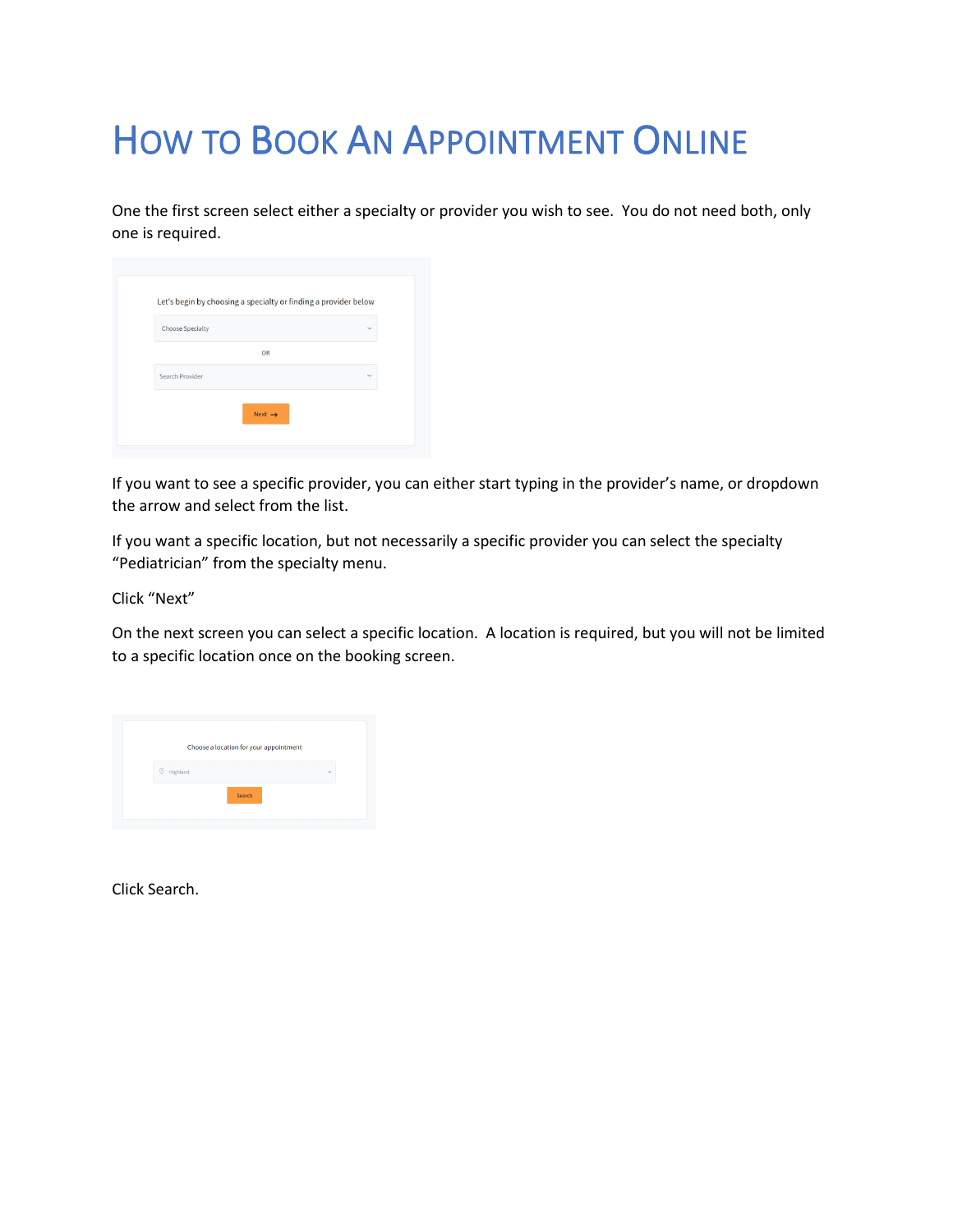On the next screen you will see a list of providers or the provider specified in the first option.

Click on "Show Availabilities" to see open time slots (shown as "A" below).

| $\sim$ Q Highland<br>Pediatrician                                                                                                                                                                                     | Search Provider<br>Search<br>$\sim$<br>$\sim$                                                                                                                                                         |
|-----------------------------------------------------------------------------------------------------------------------------------------------------------------------------------------------------------------------|-------------------------------------------------------------------------------------------------------------------------------------------------------------------------------------------------------|
| Filter by Gender Male Female V No Preference Language Select<br>$\check{~}$                                                                                                                                           | Earliest Availability<br>Sort By<br>$\sim$                                                                                                                                                            |
| A<br>Marc Habert, MD<br>iæ<br>Pediatrician<br>Currently accepting online appointment booking for existing patient Televisits ONLY. All other appointments please call 845-<br><b>Show Availabilities</b><br>452-1700. | $\odot$ 0<br>$\odot$ 0<br>Highland<br>00 Poughkeepsie<br>Fishkill<br>B<br>29 Elm Street, , Fishkill, NY, 12524<br>104 Fulton Ave, , Poughkeepsie<br>550 Route 299, Suite 200/300, Highland, NY, 12528 |
|                                                                                                                                                                                                                       | Have you seen this provider before?*<br>Yes<br>No<br>Appointment reason*<br>Sick Visit (Existing Patients)                                                                                            |
|                                                                                                                                                                                                                       | 第80<br>Go<br>17 Jan, 2022                                                                                                                                                                             |
|                                                                                                                                                                                                                       | Wed Jan 19<br>Thu Jan 20<br>Fri Jan 21<br>Sat Jan 22<br>Sun Jan 23<br>Mon Jan 17<br>Tue Jan 18<br>10:00 AM                                                                                            |
|                                                                                                                                                                                                                       | 10:10 AM                                                                                                                                                                                              |
|                                                                                                                                                                                                                       | 10:40 AM<br>more                                                                                                                                                                                      |
|                                                                                                                                                                                                                       | Couldn't find an appointment for the time you were looking for?<br><b>Send Request</b>                                                                                                                |

Before it will show you the available times you must select whether or not you have been seen by this practice (shown as "B" above).

Select the reason you are coming into the office. Please note, do not select a reason that is not applicable to why you are coming in, doing so may result in a canceled or delayed appointment (shown as "C" above) .

| Pediatrician                                                                                                                                                    | $\sim$ Q Highland | $\sim$                                           |                                                              |                                                                 | Search Provider     |                                                                        | $\sim$                | Search                                                                                                |
|-----------------------------------------------------------------------------------------------------------------------------------------------------------------|-------------------|--------------------------------------------------|--------------------------------------------------------------|-----------------------------------------------------------------|---------------------|------------------------------------------------------------------------|-----------------------|-------------------------------------------------------------------------------------------------------|
| Filter by Gender Male Female Mo Preference Language Select                                                                                                      | $\check{~}$       |                                                  |                                                              |                                                                 |                     | Sort By                                                                | Earliest Availability | $\checkmark$                                                                                          |
| Marc Habert, MD<br>Pediatrician<br>Currently accepting online appointment booking for existing patient Televisits ONLY. All other appointments please call 845- |                   | Fishkill<br>29 Elm Street, , Fishkill, NY, 12524 | 00 Poughkeepsie<br>104 Fulton Ave, , Poughkeepsie, NY, 12603 |                                                                 |                     | 00 Highland<br>00<br>550 Route 299, Suite 200/300, Highland, NY, 12528 |                       |                                                                                                       |
| 452-1700.                                                                                                                                                       |                   | <b>Show Availabilities</b>                       |                                                              | Have you seen this provider before?*                            |                     | Yes<br><b>No</b>                                                       |                       |                                                                                                       |
|                                                                                                                                                                 |                   |                                                  | Appointment reason*                                          |                                                                 |                     | Sick Visit (Existing Patients)                                         |                       | $\checkmark$                                                                                          |
|                                                                                                                                                                 |                   |                                                  | 17 Jan, 2022                                                 | Go                                                              |                     |                                                                        |                       | $\begin{tabular}{ c c c c } \hline \mbox{\#} & $\mathcal{B}$ & $\mathcal{D}$ \\ \hline \end{tabular}$ |
|                                                                                                                                                                 |                   |                                                  | Mon Jan 17                                                   | Tue Jan 18<br>10:00 AM                                          | Wed Jan 19          | Fri Jan 21<br>Thu Jan 20                                               | Sat Jan 22            | Sun Jan 23                                                                                            |
|                                                                                                                                                                 |                   |                                                  |                                                              | 10:10 AM                                                        |                     |                                                                        |                       |                                                                                                       |
|                                                                                                                                                                 |                   |                                                  |                                                              | 10:40 AM                                                        | D                   |                                                                        |                       |                                                                                                       |
|                                                                                                                                                                 |                   |                                                  |                                                              | more                                                            |                     |                                                                        |                       |                                                                                                       |
|                                                                                                                                                                 |                   |                                                  |                                                              | Couldn't find an appointment for the time you were looking for? |                     |                                                                        |                       |                                                                                                       |
|                                                                                                                                                                 |                   |                                                  |                                                              |                                                                 | <b>Send Request</b> |                                                                        |                       |                                                                                                       |

Select on the time slot you would like (shown as "D"). If you would like to see more time slots for that day, click on the "More" button under the last time slot shown.

If you would like to see what is available for this provider at a different location, you can select a different location from the tabs at the top of the timetable (shown as "E" above).

If you would like to see availabilities for another provider you can select the "Show Availabilities" button next to that providers profile.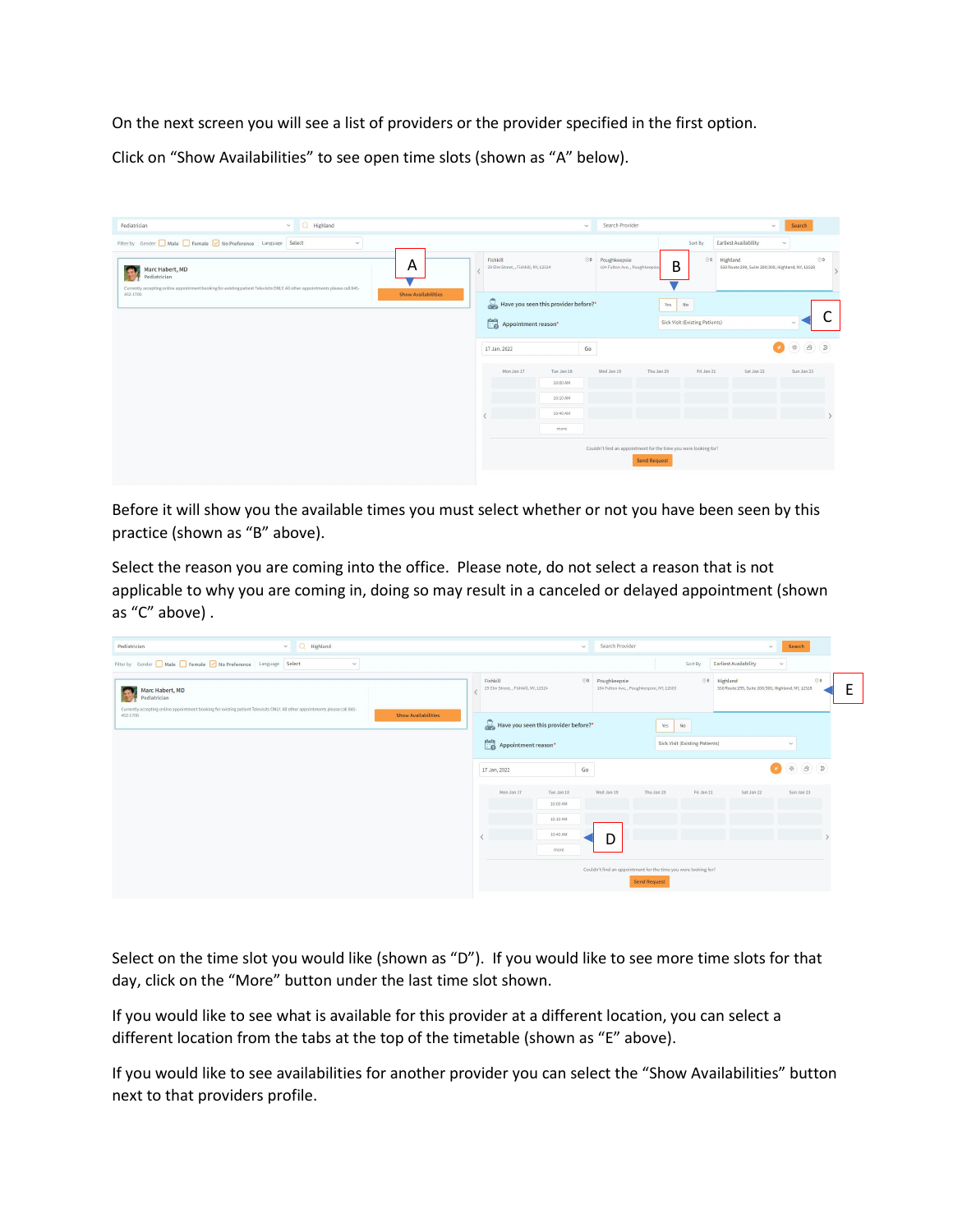As an alternate you can filter results by using the three dropdowns at the top of the page to filter by facility and/or provider.

After clicking on the desired timeslot, it will ask for patient information.

Enter in the patient details. Please be sure to enter them as they are on your account (i.e. full names, not nicknames, phone number on file, etc).

Please note, the phone number entered on this screen will be sent a verification code via voice or text. Please make sure that you are near that phone to complete the appointment booking process.



Once the information is entered, click "Next".

On the next page, enter in any details pertaining to the visit, and select whether this will be a self pay visit or covered by insurance (shown as "F" below).

| <b>n</b> healow                                                                                            |                                                                                                               |                                                  |                                                            | Access your Health Record<br><b>HELP</b>                   |                       | English |
|------------------------------------------------------------------------------------------------------------|---------------------------------------------------------------------------------------------------------------|--------------------------------------------------|------------------------------------------------------------|------------------------------------------------------------|-----------------------|---------|
| $\checkmark$                                                                                               | Select Provider Patient Details Visit Details Phone Verification<br>$\overline{4}$<br>$\overline{\mathbf{3}}$ |                                                  | If you think you have a medical emergency, please call 911 |                                                            |                       |         |
|                                                                                                            | Have you visited this Provider before?                                                                        | <b>No</b><br>Yes                                 |                                                            | <b>Your Doctor</b>                                         |                       |         |
| <b>Visit Details</b><br><b>Additional</b><br><b>Reason for the Visit</b><br>information<br>provided by you |                                                                                                               | Sick Visit (Existing Patients)                   |                                                            |                                                            |                       |         |
| would help the<br>doctor serve you<br>better                                                               | <b>Info for the Provider</b>                                                                                  | You have 250 characters left.                    | (Maximum characters: 250)                                  | Marc Habert O'<br>Highland<br>550 Route 299, Suite 200/300 |                       |         |
| i                                                                                                          | How will you be paying?                                                                                       | ○ By Cash / Not Applicable (@) By Insurance<br>F |                                                            | Highland, NY 12528<br>Language(s)<br>English               |                       |         |
|                                                                                                            | Insurance Details (Please check with your Insurance<br>carrier to confirm plan participation)                 | Search Insurance                                 |                                                            | m<br>Jan 18, 2022                                          | $\bigcirc$<br>2:40 PM |         |
|                                                                                                            | <b>Insurance Subscriber No.</b>                                                                               | Subscriber No.                                   |                                                            | Change                                                     |                       |         |
|                                                                                                            |                                                                                                               |                                                  | Next<br>Back                                               |                                                            |                       |         |

If Insurance is selected, please search for the type of insurance and enter in the ID number from your card.

Once done, click "Next".